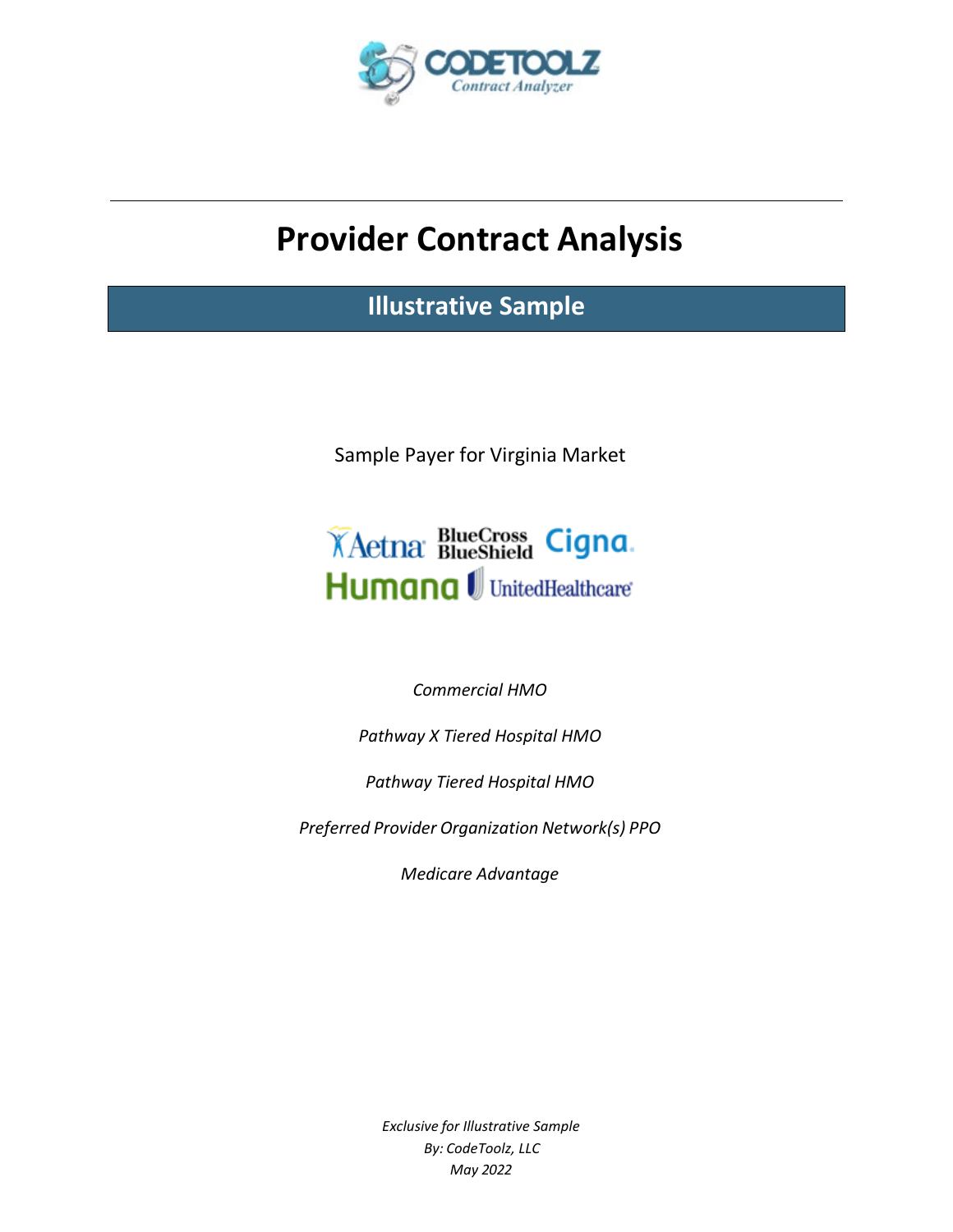

## Credentialing Process

You will receive a letter notifying you of your acceptance into the networks for which you agreed to participate on *the Signature Page. You should not begin seeing Members until you are notified of your acceptance into our networks.*

*Provider warrants that he/she/it meets all applicable Plan credentialing requirements, standards of participation, and accreditation requirements for the Networks in which Provider participates. A description of the applicable credentialing requirements, standards of participation, and accreditation requirements, are set forth in the provider manual(s) and/or in the PCS. Provider acknowledges that until such time as Provider has been determined to have fully met Plan's credentialing requirements, standards of participation, and accreditation requirements, as applicable.*

### Contract Language Review

- *1. Payer shall be entitled to offset and recoup an amount equal to any overpayments or improper payments made by Payer to Provider against any payments due and payable by Payer to Provider with respect to any Health Benefit Plan under this Agreement.*
- *2. Provider shall voluntarily refund all duplicate or erroneous Claim payments regardless of the cause, including, but not limited to, payments for Claims where the Claim was miscoded, non-compliant with industry standards, or otherwise billed in error, whether or not the billing error was fraudulent, abusive or wasteful.*
- *3. Should Provider disagree with any determination by Plan that Provider has received an overpayment, Provider shall have the right to appeal such determination under Payer's procedures set forth in the provider manual, an such appeal shall not suspend Payer's right to recoup the overpayment amount during the appeal process unless suspension of the right to recoup is otherwise required by Regulatory Requirements.*
- *4. Provider represents and warrants that Provider does not give, provide, condone or receive any incentives*  or kickbacks, monetary or otherwise, in exchange for the referral of a Member. Provider and its designees *shall comply with all applicable state and federal record keeping and retention requirements, and, as set forth in the provider manual(s) and/or Participation Attachment.*
- *5. Following a request, Providershall transfer a Member's medical records in a timely manner, or within such other time period required under applicable Regulatory Requirements, to other health care providers treating a Member at no cost to Payer, Plan, the Member, or other treating health care providers.*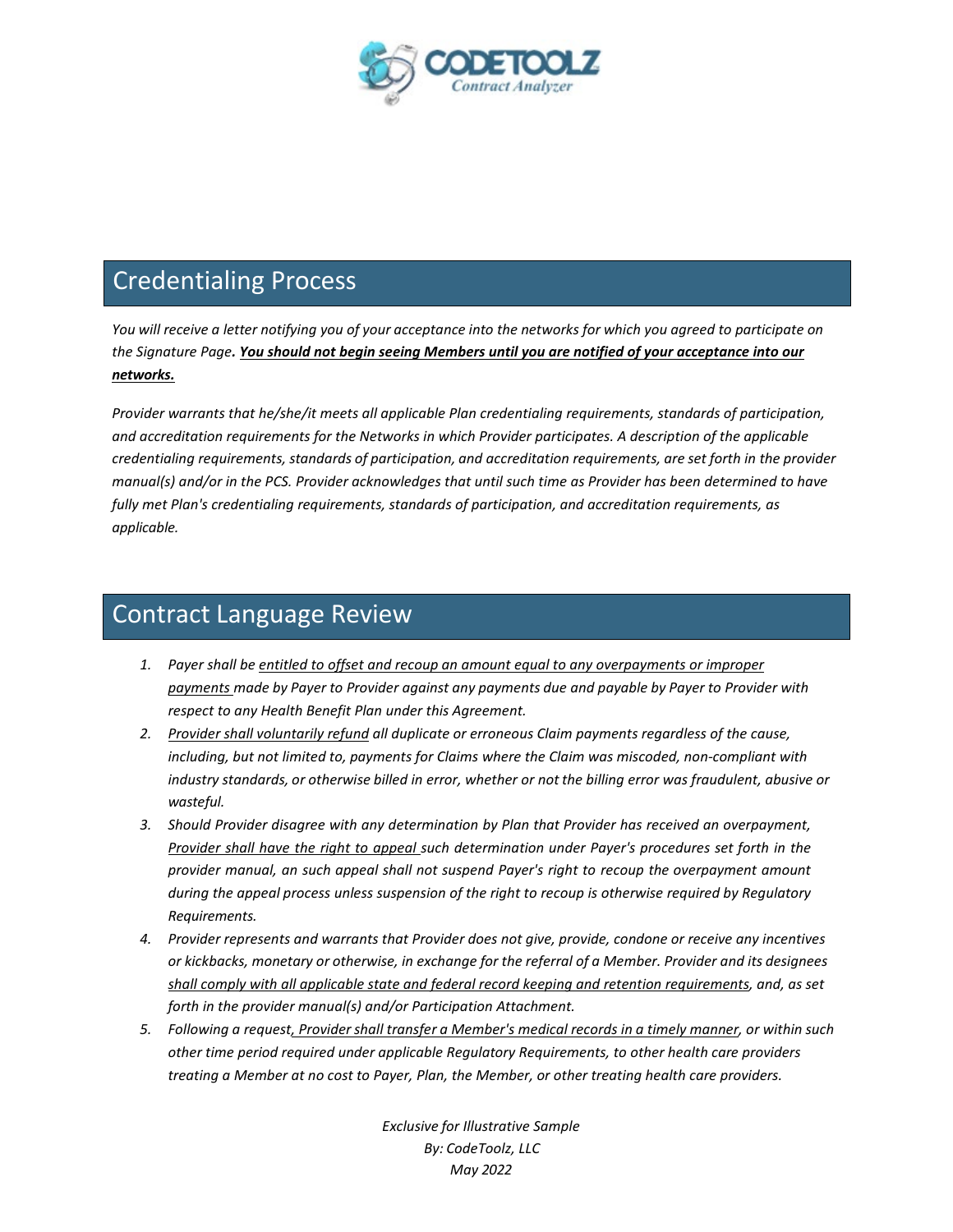

- 6. This Agreement shall commence at 12:01 AM on the Effective Date and shall continue in effect until such *time it is terminated as provided herein. Either party may terminate this Agreement or Provider's* participation in a Network(s) without cause at any time by giving at least one hundred twenty (120) days *prior written notice of termination to the other party.*
- *7. Provider shall submit Claims to Plan, using appropriate and current Coded Service Identifier(s), within* ninety (90) days from the date the Health Services are rendered, or Plan will refuse payment. If Plan is the *secondary payor, the ninety (90) day period will not begin until Provider receives notification of primary payor's responsibility.*
- *8. Provider may refer or transfer a Commercial Business Member to a non-Participating Provider after obtaining a written acknowledgement (e.g. written waiver form) from the Commercial Business Member, prior to the provision of the service, indicating that: (1) the Commercial Business Member was advised that no coverage, or only out-of-network coverage would be available from Plan; and (2) the Commercial Business Member agreed to be financially responsible for additional costs related to such service.*
- *9. Following termination of this Attachment, the remainder of the Agreement shall continue in full force and effect, if applicable. In addition, upon termination of this Attachment but subject to the Continuation of Care provision(s) and applicable Regulatory Requirements, any references to services, reimbursement, or participation in Networks related to Commercial Business are hereby terminated in full and shall have no further force and effect.*
- 10. Payer agrees to make best efforts to pay a majority of Clean Claims for MA Covered Services submitted by *or on behalf of MA Members, within forty-five (45) days of receipt by Payer.*

## Fee Schedule Language

*For Covered Services provided by or on behalf of Provider to a Member who is enrolled in a product and/or program that is supported by a Network designated in this Agreement, Provider agrees to accept as the Payer Rate, the lesser of Eligible Charges or the compensation as set forth in fee schedule.*

The non-facility rate is the payment rate for services performed in the office. This rate is higher because *the physician practice has overhead expenses for performing that service. (Place of service 11).*

*Some codes may only be performed in one place or the other: for example, an initial hospital visit has only a facility fee, because it is never performed anywhere but a facility. Office visits, on the other hand, may be done in the office (non-facility) or in the outpatient department (facility.)*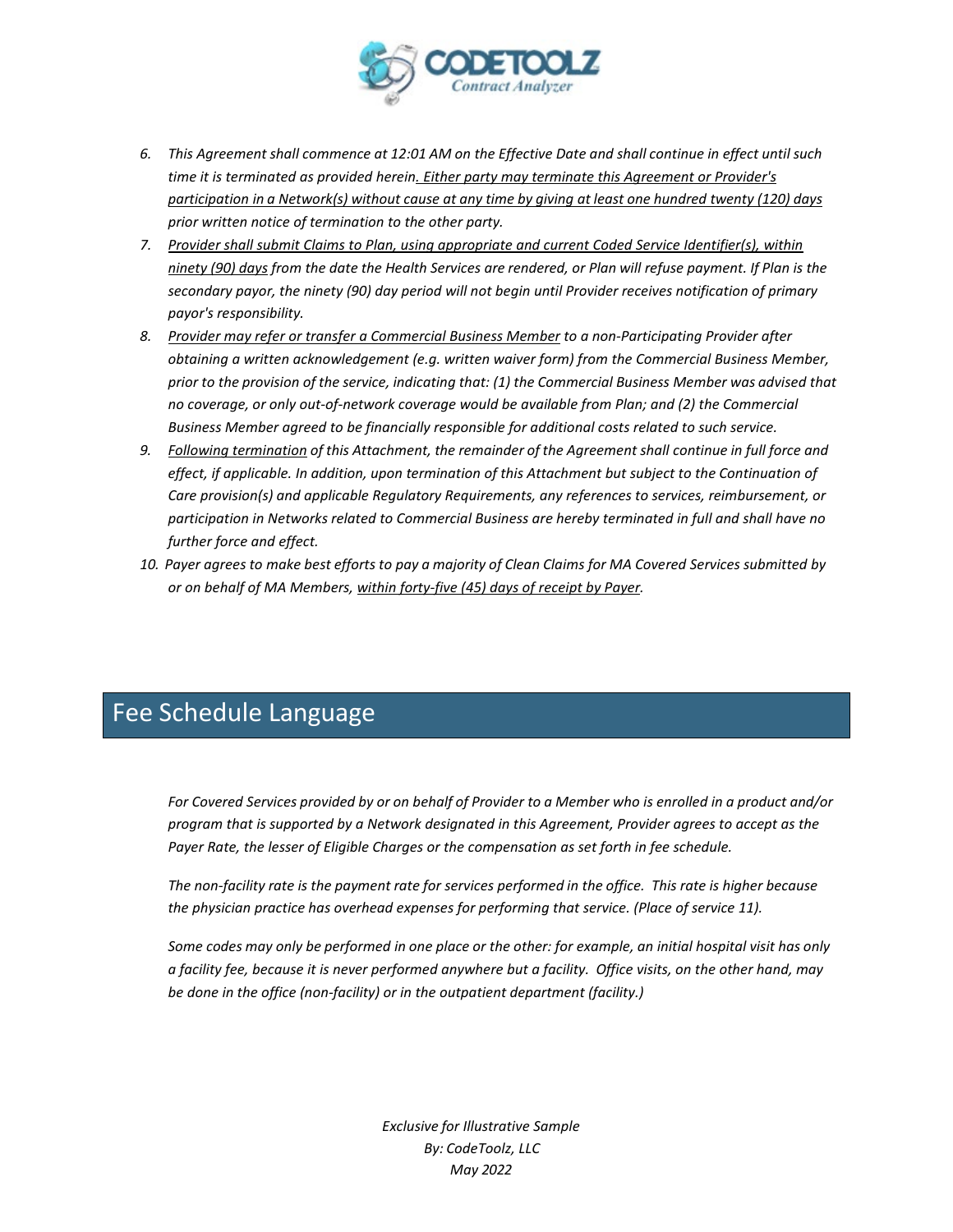

## Fee Schedule

#### *Plan Compensation Schedule (10/01/2021)*

Provided by: Northern Region – Sample Payer

Payer For: Illustrative Sample

| Code  | <b>PPO</b><br><b>Office</b> | <b>PPO</b><br><b>Facility</b> | <b>HMO</b><br><b>Office</b> | <b>HMO</b><br><b>Facility</b> | <b>Pathway</b><br><b>Office</b> | <b>Pathway</b><br><b>Facility</b> |
|-------|-----------------------------|-------------------------------|-----------------------------|-------------------------------|---------------------------------|-----------------------------------|
| 11406 | \$399.26                    | \$312.10                      | \$367.32                    | \$287.13                      | \$323.80                        | \$253.80                          |
| 11900 | \$68.67                     | \$38.30                       | \$63.18                     | \$35.24                       | \$55.69                         | \$55.69                           |
| 13121 | \$538.80                    | \$330.15                      | \$495.70                    | \$303.74                      | \$436.97                        | \$436.97                          |
| 14302 | \$277.77                    | \$277.77                      | \$255.55                    | \$255.55                      | \$225.27                        | \$225.27                          |
| 15771 | \$728.53                    | \$728.53                      | \$670.25                    | \$557.26                      | \$590.84                        | \$590.84                          |
| 15772 | \$229.78                    | \$229.78                      | \$211.40                    | \$164.83                      | \$186.35                        | \$186.35                          |
| 15860 | \$137.78                    | \$137.78                      | \$126.61                    | \$126.76                      | \$111.74                        | \$111.74                          |
| 19318 | \$1396.31                   | \$1396.31                     | \$1284.61                   | \$1284.61                     | \$1132.41                       | \$132.41                          |
| 19357 | \$1909.15                   | \$1909.15                     | \$1756.42                   | \$1756.42                     | \$1548.32                       | \$1548.32                         |
| 19361 | \$2001.15                   | \$2001.15                     | \$1841.06                   | \$1841.06                     | \$1622.93                       | \$1622.93                         |
| 19364 | \$3509.27                   | \$3509.27                     | \$3228.53                   | \$3228.53                     | \$2846.02                       | \$2846.02                         |
| 19380 | \$989.13                    | \$98913                       | \$910.00                    | \$910.00                      | \$802.18                        | \$802.18                          |
| 99202 | \$93.20                     | \$61.95                       | \$85.74                     | \$56.99                       | \$75.59                         | \$50.24                           |
| 99203 | \$132.38                    | \$93.20                       | \$121.79                    | \$85.74                       | \$107.36                        | \$75.59                           |
| 99204 | \$202.81                    | \$160.11                      | \$186.59                    | \$147.30                      | \$164.48                        | \$129.85                          |
| 99211 | \$27.61                     | \$10.45                       | \$25.40                     | \$9.61                        | \$23.39                         | \$8.47                            |
| 99213 | \$91.88                     | \$62.83                       | \$84.53                     | \$57.80                       | \$74.51                         | \$50.96                           |
| 99214 | \$133.70                    | \$97.16                       | \$123.00                    | \$89.39                       | \$108.43                        | \$78.80                           |
| 99221 | \$126.78                    | \$236.78                      | \$116.64                    | \$116.64                      | \$102.82                        | \$102.82                          |
| 99243 | \$132.38                    | \$93.20                       | \$121.79                    | \$85.74                       | \$107.36                        | \$75.59                           |